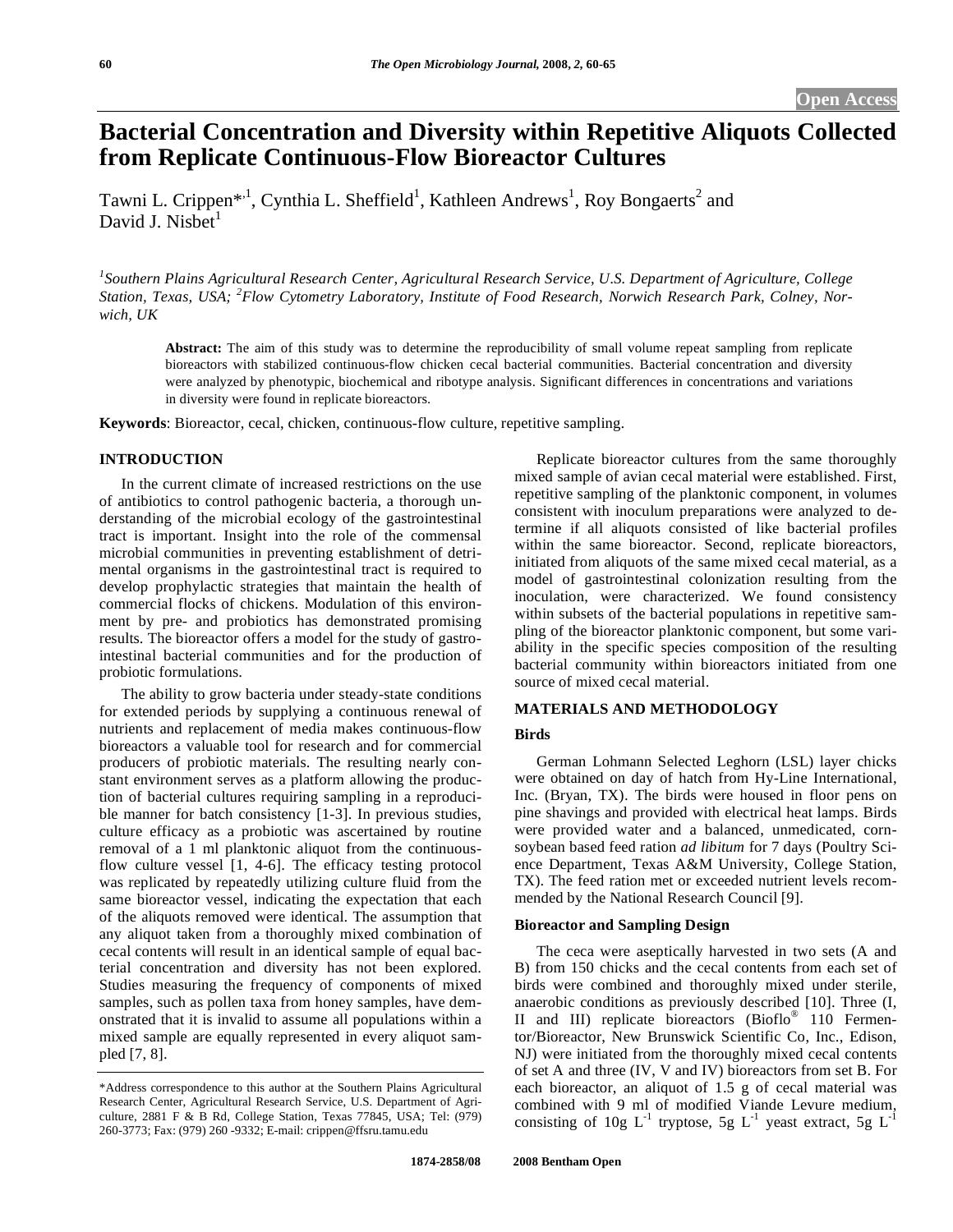sodium chloride, 2.4g  $L^{-1}$  beef extract, 0.6g  $L^{-1}$  cysteine hydrochloride, and  $2.5g$   $L^{-1}$  dextrose (Fisher Scientific International Inc., Hampton, NH), and added into the 0.5 L of media in each bioreactor as previously described [1].

 Cultures were kept under continuous-flow conditions at a flow rate of 0.8 ml/min and flushed with a constant a stream of  $O_2$ -free  $CO_2$  to maintain anaerobiosis. The bioreactor was monitored for pH and adjusted to maintain a stable pH 6.2  $\pm$ 0.3 for the first 48 hr. Cultures were then allowed to equilibrate undisturbed for 3 weeks. After the equilibration period, 1 ml aliquots were collected for pH measurement and bacterial quantification, isolation and characterization. The bioreactor volume turnover time was 24 h to approximate the evacuation rate of the chicken cecum (once/day); samples were taken no more than once daily to avoid any dilution affect [11]. The planktonic component was sampled 11 times over a three week period. Culture pH was also monitored.

#### **Bacterial Isolation and Preliminary Identification**

 Bioreactor culture material was sampled and subsets of bacterial populations were quantified by growth of a 10μl aliquot on selective media in triplicate as previously described [12]. Briefly, trypticase soy agar plates with 5% sheep blood (TS-blood agar; BVA Scientific, San Antonio, TX) was used for the recovery and enumeration of total aerobic microbial species and for the determination of hemolytic reactions, which are important differentiating characteristics for bacteria, especially *Streptococcus* species. Mac-Conkey agar (Becton Dickinson, Sparks, MD) was used to select gram-negative bacteria and enumerate lactose fermenting coliforms, such as *Escherichia coli* (*E. coli)*, and *Klebsiella spp* [13]. Chromogenic *E. coli/Coliform* agar (CHROMagar, Paris, France) was used as a confirmatory test for presumptive *E. coli* isolated from MacConkey agar. Rogosa agar (Becton Dickinson, Sparks, MD) was used for selective cultivation of chemoorganotrophic bacteria requiring nutritionally complex media containing fermentable carbohydrates, such as *Lactobacillus spp.* and *Pediococcus* spp. mEnterococcus agar (Becton Dickinson , Sparks, MD) was used for the enumeration of *Enterococcus* spp. Nonselective enumeration of obligate and facultative anaerobes was performed using *Brucella* agar with 5% horse blood (*Brucella*blood agar; Anaerobe Systems, Morgan Hill, CA). Bacteroides bile esculin agar (BBE; Anaerobe Systems, Morgan Hill,

CA) was used to isolate organisms from the *Bacteroides fragilis* group, and Veillonella agar (Becton Dickinson, Sparks, MD) was used to selectively isolate *Veillonella* spp.

 Aerobic bacteria were isolated and preliminarily identified by streaking  $10 \mu l$  aliquots of the continuous-flow mixed planktonic culture component onto TS-blood agar, Brilliant Green Agar (BGA; Becton Dickinson, Sparks, MD), CHROMagar *E. coli* and Orientation, MacConkey, mEnterococcus, and Rogosa plates. The plates were then incubated at 37°C for 24 h. Isolates were subcultured onto fresh media to assure cultural purity. Individual aerobic isolates were identified using ribotype analysis and Analytical Profile Index (API, bioMerieux, Inc., Durham, NC) matching [13-16].

 Anaerobic bacteria were isolated and preliminarily identified by streaking aliquots onto *Brucella*-blood agar, Phenylethyl alcohol agar (Becton Dickinson, Sparks, MD), Veillonella, and BBE plates. Plates were then incubated anaerobically for 48-72 h at 37°C. Isolates were subcultured onto fresh media to assure cultural purity. All anaerobic isolates were tested for aerotolerance by incubation at 37°C for 24- 48 h in a standard 5%  $CO<sub>2</sub>$  incubator. Subcultured, purified isolates were plated onto TS-blood agar and incubated for 24 h at 37°C (facultative anaerobes) or *Brucella*-blood agar (obligate anaerobes) and incubated anaerobically at 37°C for 48- 72 h, for subsequent definitive identification using automated ribotyping and API matching.

#### **Enumeration**

 Total aerobic bacterial population, lactose fermenting coliforms (coliforms), *Enterococcus spp.* and total anaerobic population levels were enumerated by serial dilution plating onto TS-blood agar, MacConkey, mEnterococcus agars or *Brucella*-blood agar plates, respectively. Results are reported as colony forming units (cfu) /ml.

#### **Ribotype Characterization**

 A RiboPrinter® Microbial Characterization System (RMCS; DuPont Qualicon, Inc. Wilmington, DE) was used for all ribotype analyses. Isolates from the bacterial lawn were collected following an overnight culture analysed following manufacturers instructions using lytic enzymes (DuPont Qualicon, Inc.). Briefly, DNA was cleaved using the restriction endonuclease *Eco*RI and fragments separated

| Table 1. Geometric Mean (cfu/ml) of Subsets of Bacterial Populations of Each Replicate Bioreactor Culture |  |
|-----------------------------------------------------------------------------------------------------------|--|
|                                                                                                           |  |

|     | Subset:           | <b>Coliforms</b>    |                      | <b>Enterococcus</b>  |                      | <b>Aerobic</b>       |                      | <b>Anaerobic</b>     |                      |
|-----|-------------------|---------------------|----------------------|----------------------|----------------------|----------------------|----------------------|----------------------|----------------------|
| Set | <b>Bioreactor</b> | 3 week <sup>a</sup> | $10$ -rep $b$        | 3 week               | $10$ -rep            | 3 week               | $10$ -rep            | 3 week               | $10$ -rep            |
| A   |                   | $3.77 \times 10^5$  | $7.73 \times 10^6$   | $1.59 \times 10^{7}$ | $2.94 \times 10^{7}$ | $1.53 \times 10^{7}$ | $2.62 \times 10^7$   | $2.02 \times 10^7$   | $2.82 \times 10^7$   |
|     | $\mathbf{I}$      | $1.27 \times 10^5$  | $1.49 \times 10^5$   | $1.50 \times 10^{7}$ | $2.24 \times 10^{7}$ | $2.96 \times 10^{7}$ | 5.39 $x10^7$         | $1.20 \times 10^{7}$ | $1.54 \times 10^{7}$ |
|     | $\mathbf{I}$      | $7.49 \times 10^5$  | $7.01 \times 10^6$   | $6.08 \times 10^{7}$ | $1.01 \times 10^{9}$ | $1.86 \times 10^{7}$ | $3.06 \times 10^{7}$ | $6.20 \times 10^{7}$ | $1.06 \times 10^8$   |
| B   | <b>IV</b>         | $1.02 \times 10^5$  | $2.06 \times 10^5$   | $3.18 \times 10^{7}$ | $5.79 \times 10^{7}$ | $3.04 \times 10^{7}$ | 5.54 $x10^7$         | $3.90 \times 10^{7}$ | $7.77 \times 10^7$   |
|     | V                 | $6.50 \times 10^5$  | $3.55 \times 10^{6}$ | $3.00 \times 10^{7}$ | $6.14 \times 10^8$   | 5.88 $x10^7$         | $7.49 \times 10^{7}$ | $5.60 \times 10^{7}$ | $9.11 \times 10^{7}$ |
|     | VI                | $1.39 \times 10^5$  | $1.61 \times 10^5$   | $1.22 \times 10^8$   | $2.30 \times 10^8$   | $3.69 \times 10^{7}$ | 5.98 $x10^7$         | $3.90 \times 10^{7}$ | $7.80 \times 10^{7}$ |

a = samples taken after 3 weeks of bioreactor equilibration.

 $b = \text{ten replicate samples taken over a 3 week period post equilibration.}$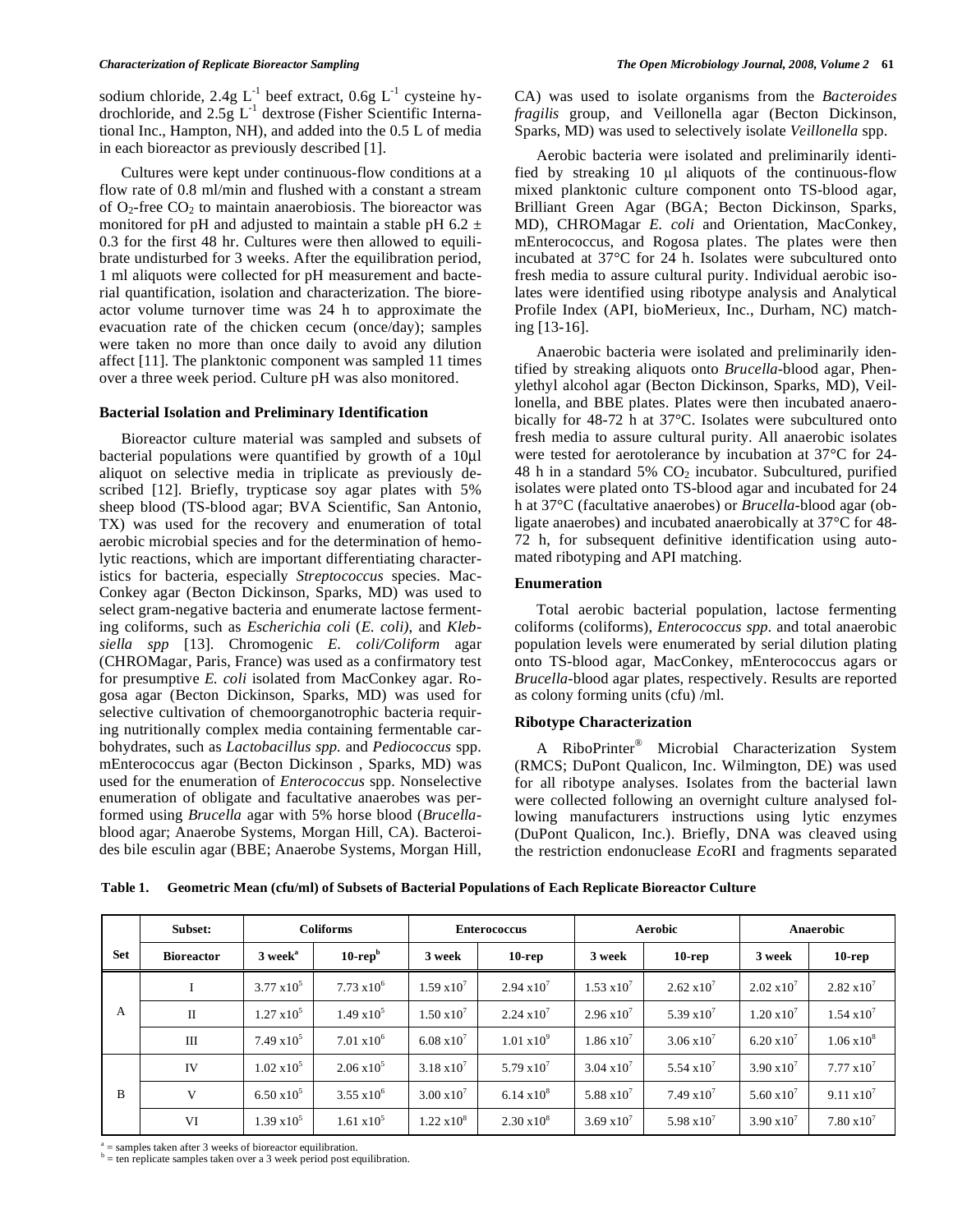by gel electrophoresis and analysed using a modified southern hybridization blotting technique. The DNA was hybridized with a labeled rRNA operon prob derived from *Escherichia coli*, and the bands were detected by chemiluminescence. The resulting image was captured and transferred to the RMCS database and data were normalized to a standard marker set (DuPont Qualicon, Inc.).

 The resulting riboprint patterns were compared to the 6448 *Eco*RI riboprint patterns in the DuPont database and a 900 *Eco*RI riboprint pattern custom in-house database (USDA, ARS, College Station, TX). Characterisation of the bacteria consisted of combining profiles with a similarity  $\geq$ 93%, as calculated by the proprietary algorithm of the RMCS, to form a dynamic ribogroup that reflected the genetic relatedness of the isolates. Ribotype identification similarities of less than 85% was confirmed using, API Staph, API 20E, API 20NE, API 20 Strep, and Rapid ID 32A (bioMerieux, Inc.) manual identification test strips.

#### **Data Analysis**

 Three replicate bioreactors were established for each set of combined cecal material. Eleven samples per bioreactor were analyzed for bacterial enumeration and characterization; once after three weeks of equilibration and followed by ten replicate samples over the subsequent three weeks. Descriptive statistics were generated and presented in table formats. The geometric mean was calculated as the n-th root of the product of n numbers (Microsoft Office Excel 2003, Microsoft Corp.) Data were analyzed using commercially available statistical software (JMP version 5.0.1, SAS Institute Inc., Cary, NC) [17]. Comparison of differences in cfu/ml among replicate bioreactor samples were analyzed by non-parametric Kruskall-Wallis test followed by a ChiSquare comparison (*P*<0.05 for Table **1** and *P*<0.01 for Table **2**).

#### **RESULTS AND DISCUSSION**

 Probiotics are supplements containing potentially beneficial microorganisms which, when administered in adequate composition and quantity, confer a health benefit to the host. In the poultry industry, one target health benefit includes competitive exclusion leading to the extinction of invading pathogenic competitors. To produce a probiotic, the collection and bioreactor culturing of bacteria from the gas-

 First, we should note enumeration of bacteria on nonselective versus selective media often yields counts that at first do not seem compatible. However, bacterial enumeration on non-specific media is affected by several factors including fitness of each competing species, initial number of each species, and individual species growth rates. Selective media by definition eliminates much of the competition for nutrients and resources by selecting for a limited number of species. Thus, bacteria that flourish on selective media may be less productive when faced with competition from several other species as would be found in a non-selective media culture, therefore growth rates and concentrations of individual bacteria species diminish on non-selective media [18]. This leads to a situation where the enumeration of a specific species or genus is considerably higher on selective media than its contribution to a "total" count on non-selective media. As a result, the total bacterial counts are not additive for each of the selective counts, as seen for the *Enterococcus* and coliform counts characterized in this study (Table **1**).

 The bioreactor culture material was sampled and subsets of bacterial populations quantified by growth on selective and non-selective media. At three weeks in culture the concentration of *Enterococcus* spp., coliforms, aerobic, and anaerobic bacteria from each culture was determined and the presence of bacterial populations quantified in serial samples taken over a three week period (Table **1**). We found that repetitive 1 ml sampling from the same bioreactor over a three week period resulted in samples which consistently represented the source planktonic component in numbers of anaerobic, aerobic, coliform and *Enterococcus* subsets of bacteria. The mean of the ten repetitive samples did not differ significantly  $(P<0.05)$  from the initial three week counts in any culture.

 However there were differences (*P*<0.01) between the replicate bioreactors initiated with the same source material

 **Subset: Coliforms Enterococcus Aerobic Anaerobic Set** Bioreacto **upper 95% CI lower 95% CI median‡ upper 95% CI lower 95% CI median upper 95% CI lower 95% CI median upper 95% CI lower 95% CI median**   $I = 2.92 \times 10^7$  $3.22 \times 10^{6}$  $7.13 \times 10^6$  a 3.25  $\times 10^7$  $2.69 \times 10^{7}$  $3.17 \times 10^7$  a  $3.12 \times 10^7$ 2.27 x10<sup>7</sup> 3.05  $x10^7$  a 7.74  $x10^7$ 7.82  $x10^6$  $3.27 \times 10^{7}$  a  $II = 6.11 \times 10^5$  $2.45 \times 10^4$  $1.48 \times 10^5$  b 3.10  $\times 10^7$  $1.93 \times 10^{7}$  $2.93 \times 10^{7}$  a 5.76 x10<sup>7</sup> 5.06 x10<sup>7</sup>  $5.57 \times 10^{7}$  b 2.53 x10<sup>7</sup> 1.03 x10<sup>7</sup>  $\rm{A}$   $\rm{II}$   $\rm{6.11 \times 10^5}$   $\rm{2.45 \times 10^4}$   $\rm{1.48 \times 10^5}$   $\rm{3.10 \times 10^7}$   $\rm{1.93 \times 10^7}$   $\rm{2.93 \times 10^7}$   $\rm{a}$   $\rm{5.76 \times 10^7}$   $\rm{5.05 \times 10^7}$   $\rm{5.57 \times 10^7}$   $\rm{b}$   $\rm{2.53 \times 10^7}$   $\rm{1.03 \$  $III$  2.22  $x10^7$  $3.36 \times 10^{6}$ 7.19  $x10^6$  a 9.55  $x10^{10}$  -2.74  $x10^{10}$  1.13  $x10^8$  b 3.75  $x10^7$  $2.63 \times 10^{7}$  $3.51 \times 10^{7}$  a 1.18  $\times 10^{8}$  $9.55 \times 10^{7}$  $1.10 \times 10^8$  b IV  $2.00 \times 10^6$  $1.46 \times 10^{5}$  $1.90 \times 10^5$  c 6.64  $\times 10^7$  $5.16 \times 10^{7}$ 6.35  $x10^7$  c 6.27  $x10^7$ 4.97 x10<sup>7</sup> 6.05  $x10^7$  c 7.80  $x10^7$  $7.75 \times 10^7$  $7.78 \times 10^{7}$  c  $V = 1.36 \times 10^7$  $2.09 \times 10^{6}$  $3.30 \times 10^6$  d  $5.07 \times 10^{11}$   $-1.82 \times 10^{11}$   $5.46 \times 10^7$  c,d 1.77  $\times 10^8$  $3.62 \times 10^{7}$ 9.74  $x10^7$  c 1.13  $x10^8$  7.74 x10<sup>7</sup> 1.07 x10<sup>8</sup> <sup>c</sup> <sup>B</sup> VI  $3.46 \times 10^5$  7.07x10<sup>7</sup>  $1.78 \times 10^5$  c,d 2.47  $\times 10^8$  $2.16 \times 10^{8}$  $2.43 \times 10^8$  d 1.39  $\times 10^8$  $1.96 \times 10^{7}$  $5.79 \times 10^{7}$  c 7.80  $\times 10^{7}$  7.80 x10<sup>7</sup>  $7.80 \times 10$ 

**Table 2. Comparison of Median (cfu/ml) and 95% Confidence Intervals (CI) of Subsets of Bacterial Populations from Repeat Sampling of Each Replicate Bioreactor Culture** 

<sup>a,b</sup> groups not connected by the same letter are significantly different within Set A ( $p < 0.01$ ). Each bacterial subset considered independently.<br>  $e^{a}$  groups not connected by the same letter are significantly differe

 $\,^{\ddagger}$  n=10.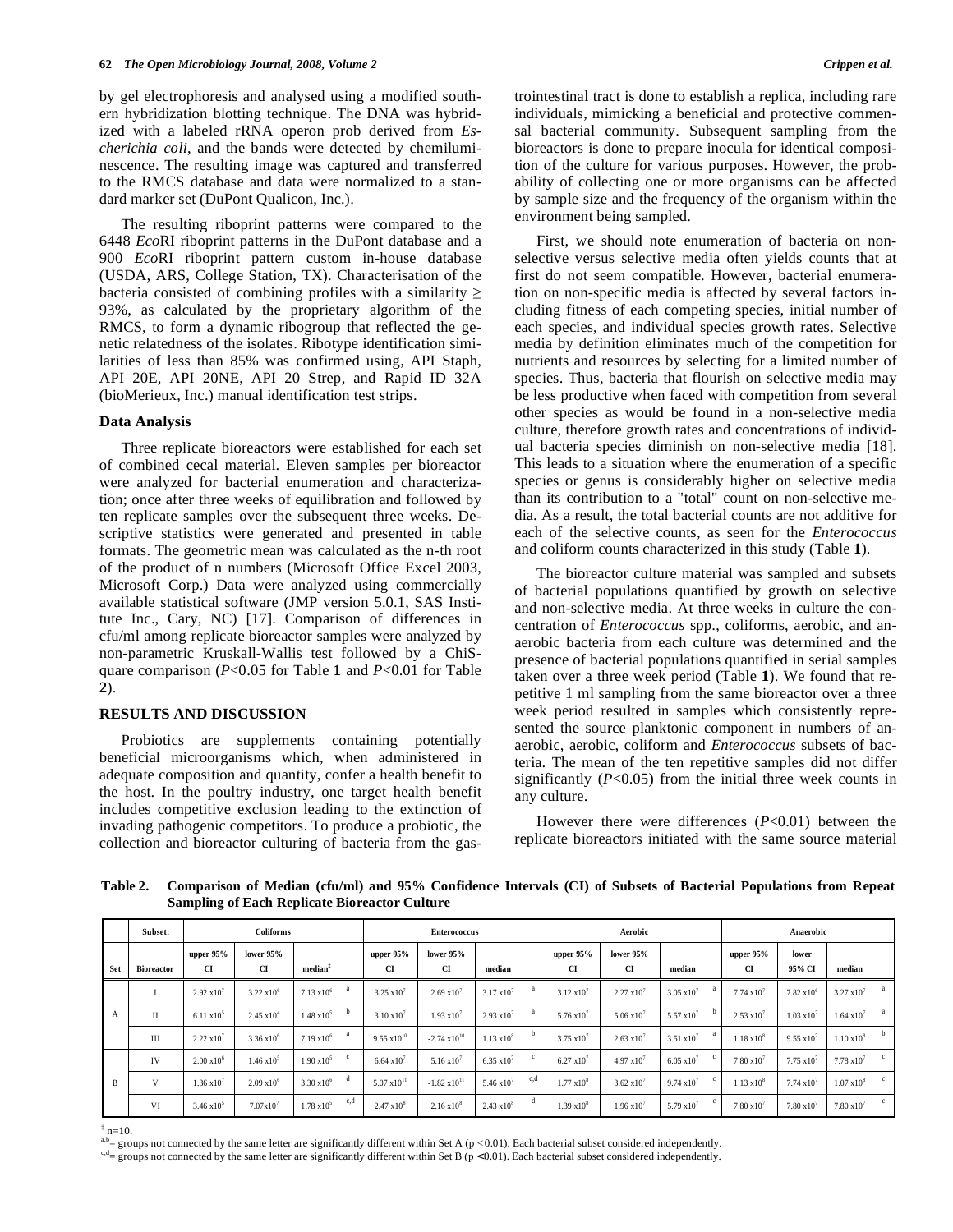(Table **2**). Within set A, the sample population numbers measured in all subsets, coliforms, *Enterococcus*, aerobic and anaerobic bacterial populations, were significantly different between bioreactors. There was high variation in individual *Enterococcus* counts from bioreactor A-III. Measurement of the anaerobic bacterial populations, on *Brucella*blood agar, was slightly, but significantly different in bioreactor A-III and measurement of coliforms in bioreactor A-II was slightly lower. Within set B samples, the quantity of coliforms and *Enterococcus* bacterial populations differed slightly, but significantly between bioreactors.

 Spatial distribution of organisms affects their probability of collection. Aggregation causes a violation of the assumption required by the binomial theory that organisms are identically and independently distributed. Venette *et al*. [19] demonstrated that aggregation of commodity units during sampling leads to incorrect estimates of frequency and renders confidence limits unreliably small [19]. Therefore, in order to maintain a desired probability of collection, the sampling requirements must increase as the degree of unit aggregation increases. Many bacterial species are known to aggregate [20-28]. In addition, it is thought that adherent bacteria are relevant to the protection conferred by competitive exclusion and therefore are an expected component of a probiotic culture [29]. *Enterococcus faecalis*, for example, expresses plasmid encoded surface proteins, which act as aggregation substances that mediate adhesion between bacteria during conjugation and is a common species found adhering to surfaces [30, 31]. Thus, the diversity within each aliquot extracted from a complex system could vary due to aggregating species. The end result being inconsistencies in the final population cultured from each aliquot. Aggregation can also affect the enumeration of bacteria and may account for some of the variation we reported in bacterial quantification. Consideration should be given to sample size when using aliquots for inoculation from cultures with known aggregating species.

 The characterization of bacteria isolated from the respective bioreactors, identified isolates from six genera (Table **3**). In set A, bioreactors II and III had identical planktonic composition and bioreactor I contained 6 of the 7 bacterial populations found in the other two cultures. In set B, bioreactors IV and V had identical planktonic composition and bioreactor VI contained 5 of the 6 bacterial populations found in the other two cultures. While *Clostridium* was prevalent in the planktonic component of set A, it was detected in only one planktonic component from set B. *E. coli* was detected throughout the set B bioreactors, but was not found in bioreactor A-I. Three species, *Enterococcus faecalis*, *Klebsiella pneumoniae* and *Pediococcus acidilactici* were detected in every bioreactor. The pH of the bioreactors within set A cultures ranged from 4.0 to 5.9; within set B cultures from pH 4.1 to 5.7.

 The very nature of the richly diverse microbial constituents of the gastrointestinal tract makes consistent sampling problematic. Regardless of the sampling approach, when dealing with bacteria, the reconstitution of the gastrointestinal environment is not only limited by the difficulty of comprehensively harvesting all species, but by our present technological inability to artificially culture all bacterial species. Therefore, the collection any of individual organism for *in vitro* studies almost certainly results in a misrepresentation of its true frequency in the *in vivo* population. We found inconsistencies in the bacterial composition of bioreactors initiated from the same source material. Certain species were consistently represented, while other species were more variable in representation. These species likely represent a minor species within the community or a species less amenable to the artificial culture environment. Even when minor species are evenly distributed within the sample, the aliquot size may influence uptake and isolation of these more scarce species. When using the sample as an inoculate, the sample size is limited by the quantity of culture material within the vessel and by the size of the animal being inoculated. While we

|                          | Set A                    |              |           | Set B     |                |                          | <b>Identification Match</b> |                       |
|--------------------------|--------------------------|--------------|-----------|-----------|----------------|--------------------------|-----------------------------|-----------------------|
| <b>Bacterial species</b> | ${\bf I}^1$              | $\mathbf{I}$ | III       | IV        | V              | VI                       |                             |                       |
| Clostridium spp.         | $^{+}$                   | $+$          | $+$       | ۰         | $\overline{a}$ | $^{+}$                   | 94%                         | API <sup>2</sup>      |
| Esherichia coli          | $\overline{\phantom{a}}$ | $+$          | $+$       | $+$       | $+$            | $+$                      | 92%                         | Ribotype <sup>3</sup> |
| Enterococcus faecalis    | $+$                      | $+$          | $+$       | $+$       | $+$            | $^{+}$                   | 95%                         | Ribotype              |
| Enterococcus faecium     | $^{+}$                   | $+$          | $+$       | $+$       | $+$            | $+$                      | 91%                         | Ribotype              |
| Klebsiella pneumoniae    | $^{+}$                   | $+$          | $+$       | $+$       | $+$            | $+$                      | 92%                         | Ribotype              |
| Pediococcus acidilactici | $^{+}$                   | $+$          | $+$       | $+$       | $+$            | $^{+}$                   | 94%                         | Ribotype              |
| Proteus mirabilis        | $^{+}$                   | $+$          | $+$       | $+$       | $+$            | $\overline{\phantom{a}}$ | 85%                         | Ribotype              |
|                          |                          |              |           |           |                |                          |                             |                       |
| $pH^4$                   | 5.9                      | 5.8          | 4.0       | 4.1       | 4.9            | 5.7                      |                             |                       |
|                          | $\pm 0.1$                | $\pm 0.1$    | $\pm 0.0$ | $\pm 0.0$ | $\pm 0.1$      | $\pm 0.0$                |                             |                       |

**Table 3. Characterization of Bacterial Species Diversity within each Bioreactor Culture** 

1 Roman numeral designates one of three replicates bioreactor cultures, within Set A or B.

2 Rapid ID 32A, Analytical Profile Index, bioMerieux, Inc.

<sup>3</sup>RiboPrinter Microbial Characterization System, DuPont Qualicon, Inc.

<sup>4</sup>Mean pH  $\pm$  standard error of culture during replicate sampling (n = 11).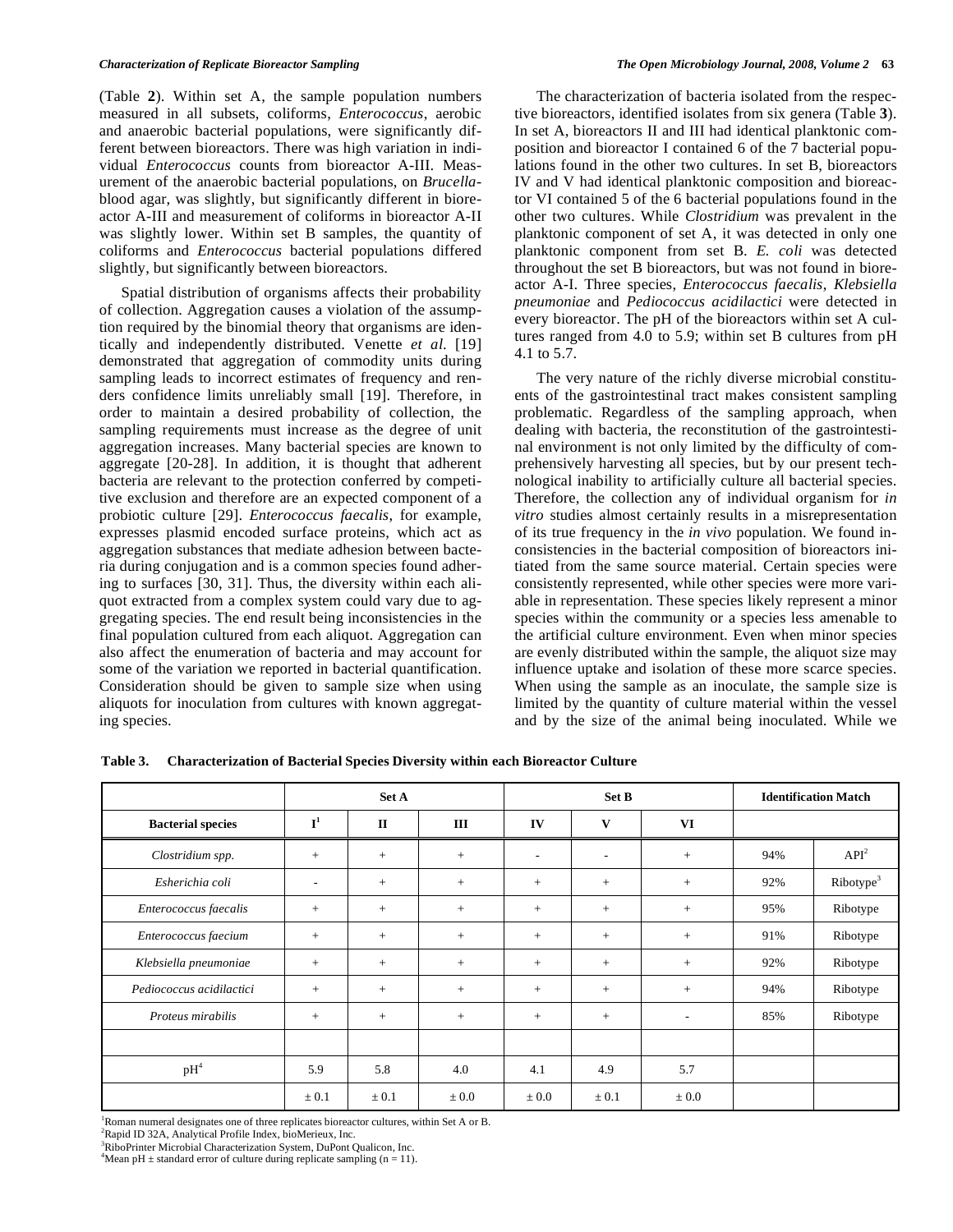found variability in the analysis of the bacterial community initiated from the same source material, it should be noted that positives from selective media demonstrate sampling outcomes in which the presence of the individual is detected. However, the detection of a minor species is problematic since sampling does not provide sufficient evidence to prove that a species is absent. If the number of individual bacteria is below a threshold level it may not be sampled with a significant degree of confidence.

 The effects of pooling fecal samples for the detection of pathogenic bacteria demonstrated a lower efficiency of detection where the prevalence of the target bacteria was diluted [32, 33]. Dilutions of cecal competitive exclusion material tested for their ability to protect chicks demonstrated that aliquots of  $10^{-8}$  g of material did not retain sufficient quantity and/or diversity to be efficacious [34]. Stavric *et al*. [29] revealed a progressive loss of efficacy with dilution of washed ceca, whole ceca and feces, indicating that bacteria relevant to protection were not present at higher dilutions of the material, implying that a threshold quantity of specific bacterial species may be required for the establishment of the proper mix of protective community members. Adjustments in population density, diversity, and adhesion which occur during the artificial culturing period likely play a part in this observation.

 In conclusion, the aim of this study was to determine the reproducibility of small volume repeat sampling from a bioreactor. We analyzed bacterial concentration and diversity within stabilized continuous-flow chicken cecal bacterial communities initiated by replicate aliquots taken from thoroughly mixed samples. Commercialization of probiotic cultures developed in continuous-flow bioreactors requires the reproducibility of bacterial efficacy within aliquots. Replicate bioreactors were established from samples of pooled cecal material from layer chicks. After a steady state was reached, the planktonic components were sampled repetitively over three weeks and then the planktonic component was characterized by phenotypic, biochemical and ribotype analysis. There were no significant differences in bacterial concentrations of repetitive samples from the same bioreactor. However, there were significant differences in bacterial concentrations and variations in bacterial diversity in replicate bioreactors initiated from the same stock material.

#### **ACKNOWLEDGEMENTS**

 The authors would like to thank Gretchen Jones, Elizabeth Pishko, Doug Psencik and Melanie Sandera for their technical assistance. Mention of trade names, companies, or commercial products in this publication is solely for the purpose of providing specific information and does not imply recommendation or endorsement of the products by the U.S. Department of Agriculture.

#### **REFERENCES**

- [1] Nisbet DJ, Corrier DE, Scanlan CM, Hollister AG, Beier RC, De-Loach JR. Effect of a defined continuous flow derived bacterial culture and dietary lactose on *Salmonella typhimurium* colonization in broiler chickens. Avian Dis 1993; 37: 1017-25.
- [2] Nisbet DJ, Tellez GE, Lowry VK, *et al*. Effect of a commercial competitive exclusion culture (Preemt) on mortality and horizontal transmission of *Salmonella gallinarium* in broiler chickens. Avian Dis 1998; 42: 651-6.
- [3] Hollister AG, Corrier DE, Nisbet DJ, DeLoach JR. Effects of chicken-derived cecal microorganisms maintained in continuous culture on cecal colonization by *Salmonella typhimurium* in turkey poults. Poult Sci 1999; 78: 546-9.
- [4] Nisbet DJ, Corrier DE, DeLoach JR. Effect of mixed microflora maintained in continuous-flow derived bacterial culture and of dietary lactose on *Salmonella typhimurium* colonization in broiler chickens. Avian Dis 1993; 37: 528-35.
- [5] Nisbet DJ, Corrier DE, Scanlan CM, Hollister AG, Beier RC, De-Loach JR. Effect of dietary lactose and cell concentration on the ability of a continuous-flow-derived bacterial culture to control Salmonella cecal colonization in broiler chickens. Poult Sci 1994;  $73:56-62.$
- [6] Nisbet DJ, Corrier DE, Ricke SC, Hume ME, Byrd JA, DeLoach JR. Maintenance of the biological efficacy in chicks of a cecal competitive-exclusion culture against *Salmonella* by continuousflow fermentation. J Food Protect 1996; 59: 1279-83.
- [7] Jones GD, Bryant VM. Are all counts equal? In: Bryant VM, Wrenn JH (eds) New Developments in Palynomorph Sampling, Extraction, and Analysis. American Association of Stratigraphic Palynologists Foundation, 1998; pp. 115-20.
- [8] Jones GD, Bryant VM. Is one drop enough? American Association of Stratigraphic Palynologists Foundation, 2001; pp. 483-7.
- [9] National Research Council. Nutrient requirements of Poultry. National Academy Press, Washington D.C., 2004.
- [10] Nisbet DJ, Anderson RC, Corrier DE, Harvey RB, Stanker LH. Modeling the survivability of *Salmonella typhimurium* in the chicken ceca using an anaerobic continuous-culture of chicken cecal bacteria. Microb Ecol Health Dis 2002; 12: 42-7.
- [11] Nisbet D. Defined competitive exclusion cultures in the prevention of enteropathogen colonization in poutry and swine. Antonie van Leeuwenhoek 2002; 81: 481-6.
- [12] Corrier DE, Nisbet DJ, Scanlan CM, Hollister AG, DeLoach JR. Control of *Salmonella typhimurium* colonization in broiler chicks with a continuous-flow characterized mixed culture of cecal bacteria. Poult Sci 1995; 74: 916-24.
- [13] Atlas RM Handbook of Microbiological Media. CRC Press, Inc., New York: 2003.
- [14] Bielke LR, Elwood AR, Donoghue DJ, *et al.* Approach for Selection of Individual Enteric Bacteria for Competitive Exclusion in Turkey Poults. Poult Sci 2003; 82: 1378-82.
- [15] Sheffield C, Andrews K, Harvey R, Crippen T, Nisbet D. Dereplication by automated ribotyping of a competitive exclusion culture bacterial isolate library. J Food Protect 2006; 69: 228-32.
- [16] Wagner RD, Pain DD, Cerniglia CE. Phenotypic and genotypic characterization of competitive exclusion products for use in poultry. J Appl Microbiol 2003; 94: 1098-107.
- [17] Agresi A. Categorical data analysis, Hoboken, John Wiley and Sons, NJ., 2002.
- [18] Ber R, Mamroud E, Adtalion M, *et al.* Development of an improved selective agar medium for isolation of *Yersinia pestis*. Appl Environ Microbiol 2003; 69(10): 5787-92.
- [19] Venette RC, Moon RD, Hutchison WD. Strategies and statistics of sampling for rare individuals. Annu Rev Entomol 2002; 47: 143- 74.
- [20] Walsh PM, McKay LL. Recombinant plasmid-associated cell aggregation and high-frequency conjugation of *Streptococcus lactis* ML3. J Bacteriol 1981; 146: 937-44.
- [21] Anderson DG, McKay LL. Genetic and physical characterisation of recombinant plasmids associated with cell aggregation and highfrequency conjugal transfer in *Streptococcus lactis* ML3. J Bacteriol 1984; 158: 954-62.
- [22] Reniero R, Cocconcell P, Bottazzi V, Morelli L. High frequency of conjugation in *Lactobacillus* mediated by an aggregation-promoting factor. J Gen Microbiol 1992; 138: 763-8.
- [23] Andrup L, Damgaard J, Wassermann K. Mobilization of small plasmids in *Bacillus thuringiensis* subsp. israelensis is accompanied by specific aggregation. J Bacteriol 1993; 175: 6530-36.
- [24] Jensen GB, Wilcks A, Peterson SS, Damgaard J, Baum JS, Andrup L. The genetic basis of the aggregation system in *Bacillus thuringiensis* subsp. israelensis is located on the large conjugative plasmid pX016. J Bacteriol 1995; 177: 2914-7.
- [25] Ghigo JM. Natural conjugative plasmids induce bacterial biofilm development. Nature 2001; 412: 442-5.